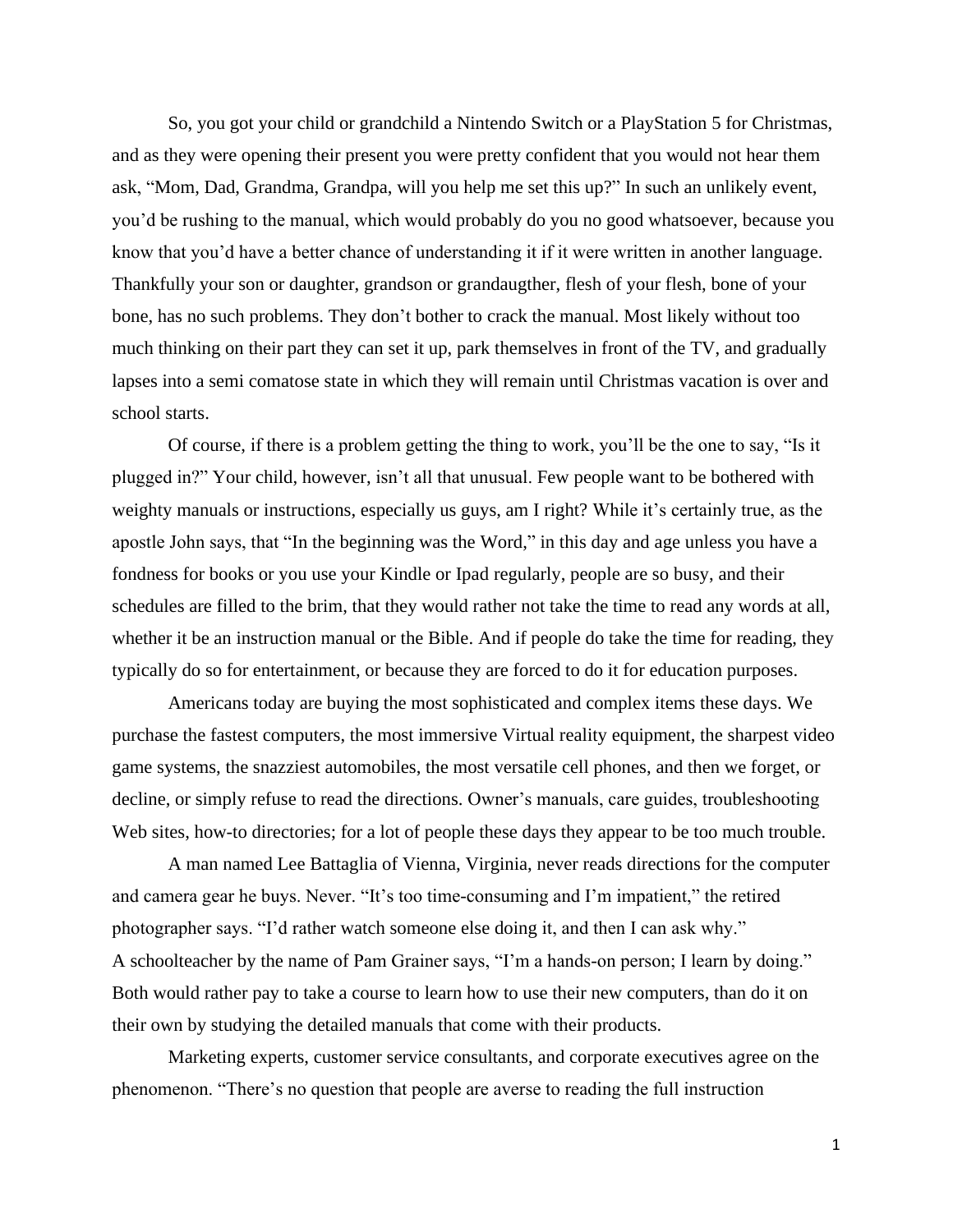manuals," says a director of technical information at Canon, Inc. "That's a given these days." Reading the manual. For many, it's not gonna happen. And the implications of this trend are disturbing, in both our economic and spiritual lives.

Case in point: our failure to read the instructions makes products more expensive, because manufacturers have to provide toll-free help lines to provide simple answers to simple questions.

Q: Why doesn't my washing machine start?

A: Because the lid is not closed.

Q: Why won't my computer printer work?

A: Because the power cord is not plugged in, because you didn't buy a USB cable to connect it to your computer, because the ink cartridge is not properly installed, because there is no paper in the printer.

And who, we might wonder, is paying for people to sit in corporate call centers and answer these questions? We are. We are also paying, through higher prices, for all the perfectly good products that get returned to manufacturers because purchasers simply cannot figure them out. Ignoring instructions is turning out to be a high-priced habit. For some people, no amount of clearly written instructional material is going to make a bit of difference.

For the rest of us, however, reading the manual is essential - as consumers and as Christians. It is in the manual called the Bible that we can find answers to so many frequently asked questions such as: What should I be doing with my life? How can I make a fresh start? Where's the guidance I need for happiness in my relationships? What's the point of the day-today grind I'm experiencing? How can I make the best use of the time and money and talents that I have? Is there more to this life than I can see?

The Bible contains stories, and letters, and prophecies, and commandments with answers to these questions, and it rewards our attempts at careful and prayerful study of its 66 books. You might even say that certain lessons are much better learned through Holy Scripture than through personal trial and error. But the Bible is big, let's face it - it's an enormous owner's manual, containing over a thousand pages in most translations. There's just no way that we can master it in a single sitting. We need a user-friendly version.

Fortunately, St. John tells us that "In the beginning was the Word, and the Word was with God, and the Word was God." This pre-existent Word of God was part of the very creation of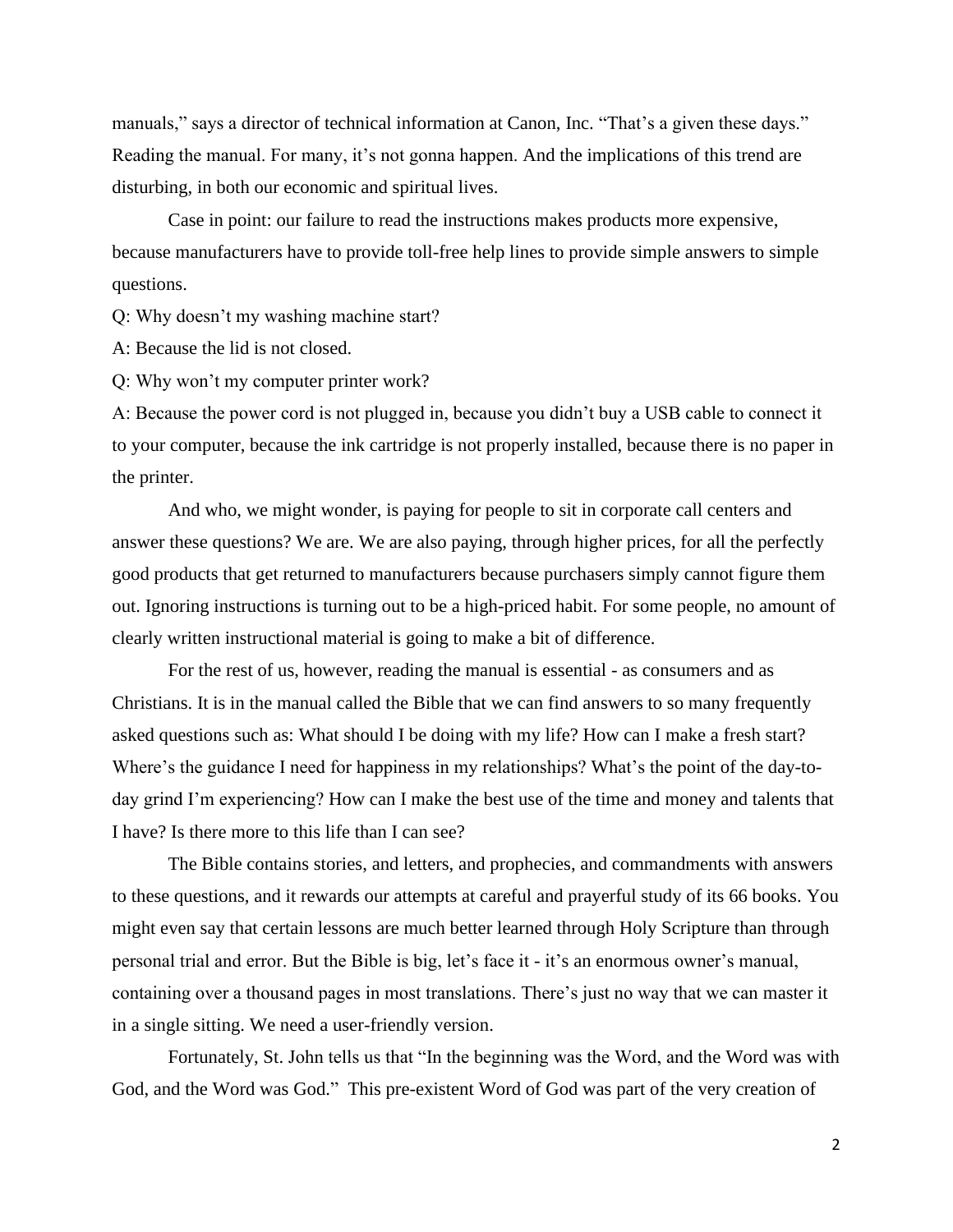the world and brought both life and light into our midst. Best of all, "the Word became flesh and lived among us, and we have seen his glory, the glory as of a father's only son, full of grace and truth." The Word of God became human in Jesus Christ and lived among us, so that we could see the perfect grace and truth of God at work in human life. Through his son God revealed God's self through the person, works, and words, of Jesus. God's Word is not only 66 books spread out over a thousand-plus pages; it is also a living, breathing, loving, forgiving, healing, teaching, leading, guiding, correcting, consoling, challenging and comforting human being we call Jesus Christ.

John's story presents us with a very theological vision of the difference the incarnation makes in the life of the world. It is quite different from the typical Christmas tale we are used to hearing of a baby being born, wrapped in swaddling clothes, and laid in a manger. There is an emphasis in John's Gospel that Jesus existed with God before creation, and yet he came to live among us then, and through the power of his Word, and Spirit he lives among us now. In fact, that theological understanding practically became a confession of faith for the people who witnessed such a wonderful miracle firsthand.

Yet it wasn't just to "them" back in history with whom Jesus lived, but he also lives with us in our life of faith. It wasn't just to "them" who beheld his glory and received grace from his fullness, but he offers us his grace and fullness as well. As such, it is also our confession. Christmas can't be just the historical event of a birth in Bethlehem, but it can and should be a present confession of faith about God's presence and glory, and grace for us, here and now!

Just as our words reveal to others what is on our hearts and minds, so Jesus Christ is God's word to reveal God's heart and mind to us. Jesus is more than a Word we sit down and read. He's a Word we watch and hear and imitate and follow. No form of instruction could possibly be more user-friendly. To follow this Word-made-flesh is to accept that Jesus is at the heart of our interpretation of Scripture. We need to always ask ourselves: "Does a particular interpretation conform to the teaching, activity, example, life, death and resurrection of Jesus?"

Pick a difficult problem, any difficult problem: capital punishment, immigration, welfare reform. Then plug in a popular Christian solution, and ask yourself, "Does this solution conform to the example of Jesus Christ? Does it support his great commandment to love the Lord with all your heart, soul and mind - and to love your neighbor as yourself? Does it spread the love given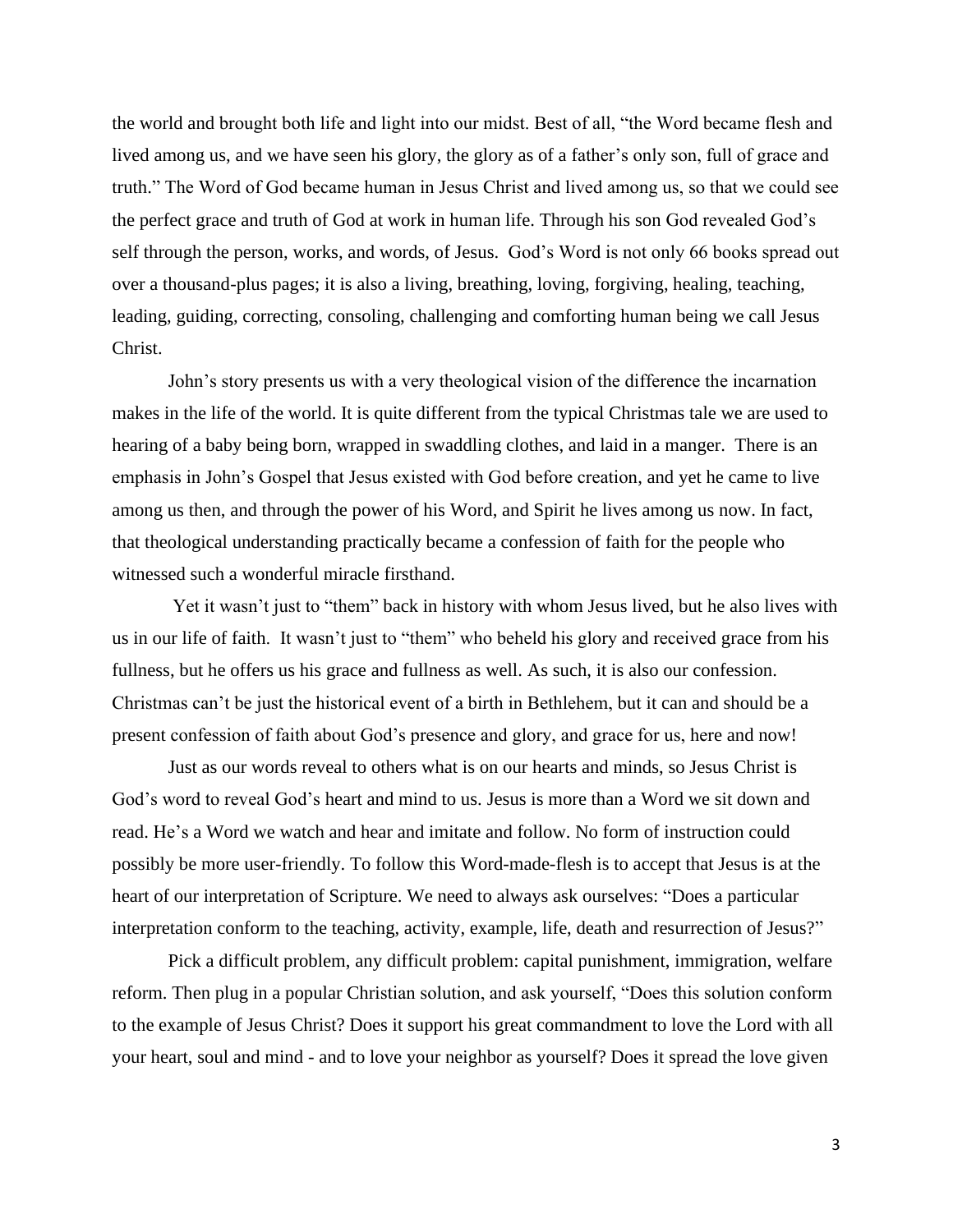by God, commanded by God and shown by Jesus?" If it fits the life and teaching of Christ, you've got a winner.

It is certainly true that there aren't many people today who are willing to slow down long enough to read the fine print of various owner's manuals, care guides, troubleshooting Web sites, and how-to directories. And it's equally true that there aren't many among us who are going to take the time to do a careful study of the rules and regulations of the Old Testament books of the law. That's why we need the Word made flesh! That's why we need someone to come down and pull us out of trouble, save us from our sins, lead us by the hand and inspire us to follow the way of God. In our word-avoiding world, we need a picture, an icon. And thanks to our Incredible and Amazing God we have it in Jesus Christ our Lord.

As Christians we can look to God's Word as an instruction manual for our lives. With the help of God's Spirit, we can also be the Lord's customer service representatives helping others through our words and actions. Perhaps you have heard some Christians described as being "so heavenly minded that they do no earthly good." For John, the realm of Jesus' ministry and that of his followers is in the world –that mass of humanity who doesn't know God and who will hate Jesus and his followers are among us, are all around us!

Jim Strathdee wrote a song –"I Am the Light of the World"-which is based on a poem by Howard Thurman. The first verse goes: "When the song of the angels is stilled, when the star in the sky is gone, when the kings and shepherds have found their way home, the work of Christmas is begun." Christmas is more than a day December; it is the basis of our "work," which takes place in the world. If we understand Jesus as the Word of God, then we should see ourselves as "Word bearers" called to go into the world as Jesus did proclaiming God's love, grace, and forgiveness. We can do this through a variety of actions: serving the poor, visiting the sick, fighting against injustice, we can also do this through our Words as we share our faith stories and testimonies with others.

I'd like to share with you a cute email I received from a clergy friend of mine. RECALL NOTICE: The Maker of all human beings is recalling all units manufactured, regardless of make or year, due to a serious defect in the primary and central component of the heart. This is due to a malfunction in the original prototype units code named Adam and Eve, resulting in the reproduction of the same defect in all subsequent units. This defect has been technically termed "Subsequential Internal Non-Morality," or more commonly known as S.I.N., as it is primarily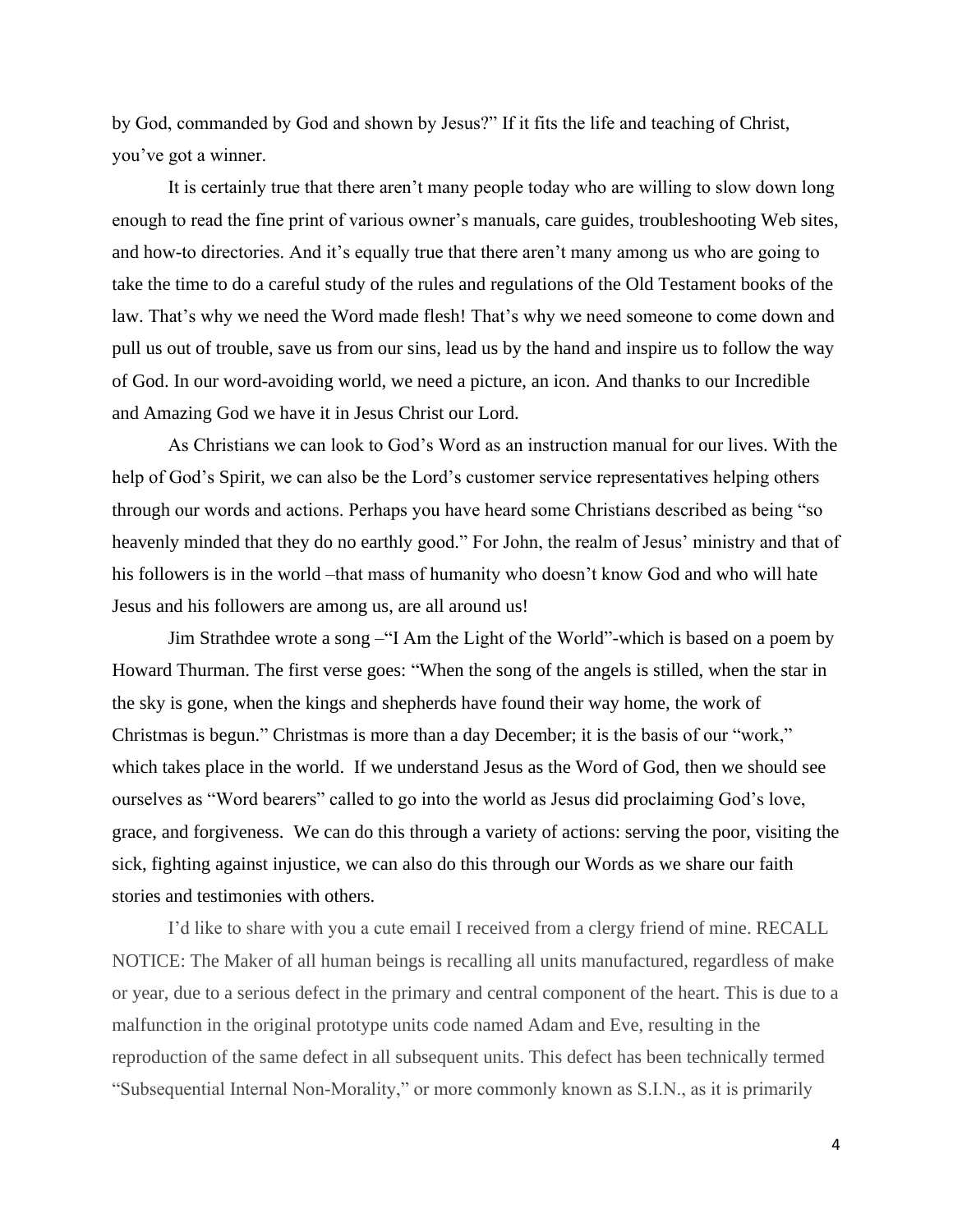expressed. Some other symptoms include: Loss of direction, Amnesia of origin, Fearfulness, Idolatry, Rebellion.

The Manufacturer, who is neither liable or at fault for this defect, is providing factoryauthorized repair and service free of charge to correct this SIN defect. The Repair Technician, Jesus, has most generously offered to bear the entire burden of the staggering cost of these repairs. There is NO additional fee required. The number to call for repair in all areas is: P-R-A-Y-E-R. Once connected, please upload your burden of SIN through the REPENTANCE procedure. Next, download ATONEMENT from the Repair Technician, into the heart component. No matter how big or small the SIN defect is, Jesus will replace it with: Love, Joy, Peace, Kindness. Faithfulness, Forgiveness.

Please see the operating manual, the B.I.B.L.E (Believers' Instructions Before Leaving Earth) for further details on the use of these fixes. WARNING: Continuing to operate the human being unit without correction voids any manufacturer warranties, exposing the unit to dangers and problems too numerous to list, and will result in the human unit being permanently impounded. For free emergency service, call on Jesus. Thank you for your attention! GOD

"Long ago God spoke to our ancestors in many and various ways by the prophets," says the writer of Hebrews. That was the age of instructions, the era of detailed how-to directories. But "in these last days he has spoken to us by a Son, whom he appointed heir of all things, through whom he also created the world. He is the reflection of God's glory and the exact imprint of God's very being, and he sustains all things by his powerful word.." In the coming of Christ, we have now been given a far more wonderful and user-friendly guide: the flesh-andblood Son of God.

To find the answers to life's questions, we can do no better than looking to God's Son. He is the reflection of God's glory and the imprint of God's being. Heir of all things. Creator of our world. Sustainer of all.

- When we are searching for direction and guidance, he can lead us.
- When we are desperate for forgiveness and new life, he can fill us.
- When we are hungering for meaning and insight, he can satisfy us.

• When we are looking for holiness in the swirling chaos of current events, Jesus can reveal himself to us.